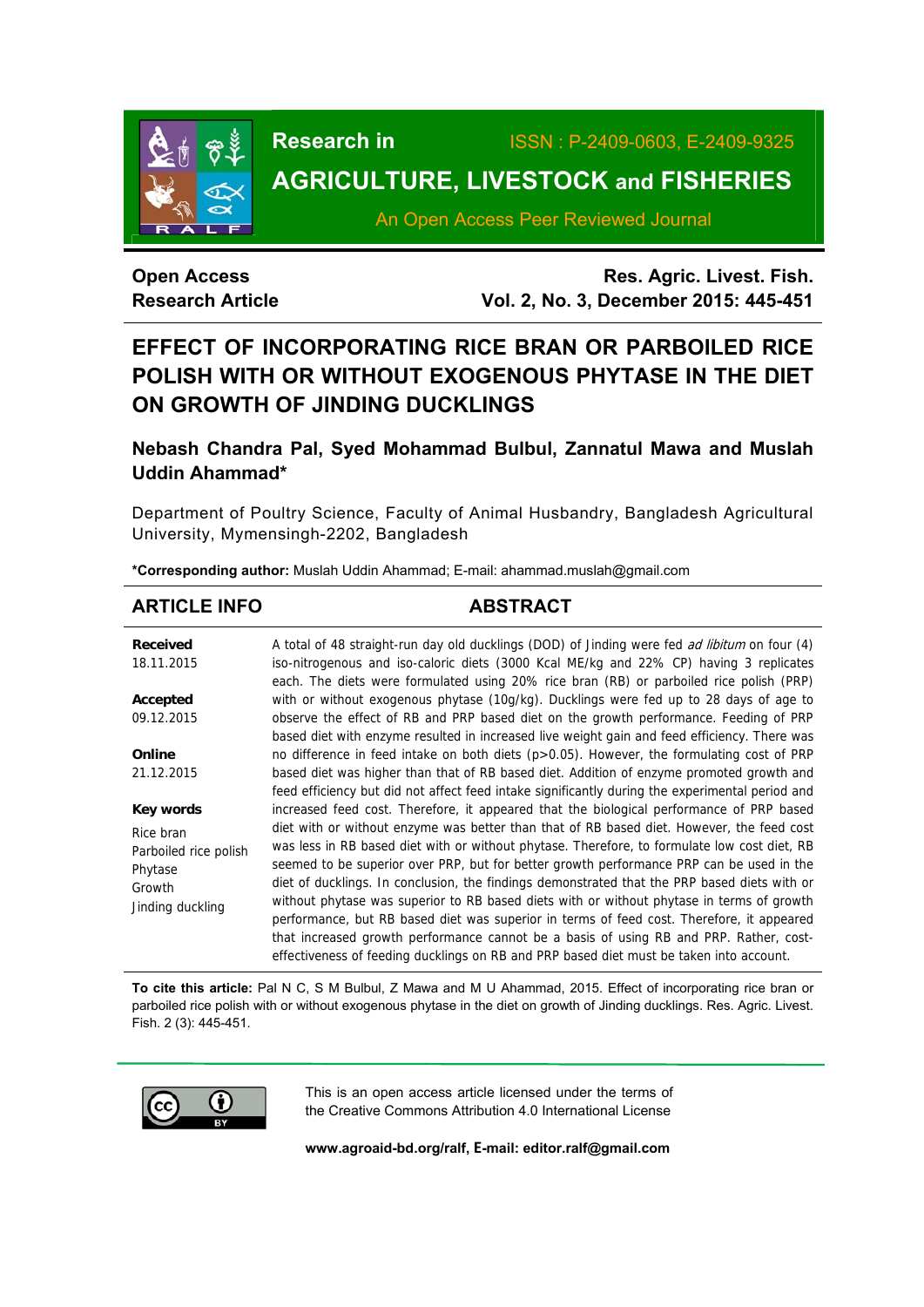## **INTRODUCTION**

 Duck rearing is an integral part of rural poultry husbandry in Bangladesh. It provides with additional income especially for the rural women and acts as an important tool for poverty alleviation. According to the reports by FAO (2009), total duck population in Bangladesh is more than 18 million. Bangladesh is a riverine country. About 16488  $km^2$  of its total area are haors, baors, canals, ponds and low lying water reservoirs (Asian Livestock, 1978). The climatic conditions and innumerable water bodies of Bangladesh are suitable for duck habitation and production. Duck requires no additional care, management and supply of feed. They are hardier, capable to withstand the abuses of harsh climate with minimal management and inadequate nutrition, and are less susceptible to diseases compared with chicken. In addition, they are not competitor of chicken for feed because, they mainly scavenge in low-lying water lodged areas that are not suitable for chicken to scavenge around. It is well known that the indigenous (deshi) ducks can lay more eggs with larger size than the deshi chicken. Thus, ducks, being the most important versatile poultry species, can contribute to the increment in egg and meat production in Bangladesh.

 In poultry production, it is well recognized that the feed cost alone accounts for about 65-70% of the total cost of production (Banerjee, 1992). In poultry farming of Bangladesh, high price and poor quality of most abundantly used feed ingredients are the major prevailing constraints, which may be alleviated through exploration of locally available cheaper potential feedstuffs and by introducing nutritional advanced technology to ensure high bio-availability of nutrients from the diets. In fact, poultry competes directly with human and other livestock for major grains such as wheat and maize, which are usually incorporated at a rate of 50-60% in the total diet formulated for feeding poultry. However, they are less available as compared to their demand. Therefore, it is imperative to explore the possibilities of using locally available cheaper grains or nutritionally equivalent their by-products to reduce feed cost. RB and PRP are the only by-products of abundantly grown grains, the paddy in Bangladesh. In relevance, when compared with chicken, ducks have been shown to be capable of consuming and utilizing more fibrous diet very efficiently. RB is a by-product of paddy obtained from rice milling processes. It consists of the combined aleurone and pericarp (McDonald, 1987).

 In Bangladesh, most of the farmers, who rear ducks traditionally, use RB for the feeding of ducks. Since RB contains more fiber of coarse type, it is not well utilized by physiological process of ducks which ultimately reduces growth performance of ducks. Juliano (1985) reported that RB also contains anti-nutritional factors. RB has higher phytin P content (24 to 46 g/kg) than other cereal brans (Thomson and Weber, 1981; Warren et al., 1990) which is relatively unutilizable to poultry. A heat stable factor pepsin inhibitor, present in both bran and germ was identified as phytin P (Kanaya et al**.,** 1976). However, the duck producers in Bangladesh do not know about the bad effect of using RB as duck feed. In contrast, the other potential by-product of paddy is rice polish (RP), which has been shown to contain only 2.7% fiber and as much protein and fat as in RB (Morrison, 1957). It has been reported that RP constitutes about 10% of paddy and is available in large quantities in major paddy growing areas of the world (Houston and Kohler, 1970). It might be used as an alternative to grains and RB in feeding ducks. There are 3 major types of RP namely raw RP, deoiled RP and PRP. The raw RP is not a suitable feed for poultry feeding. It has been shown that PRP is more stable to the oxidative hydrolysis and is less susceptible to the development of free fatty acids to be rapidly oxidized during storage than that of raw RP (Shaheen et al., 1975). Due to application of modern techniques in agriculture, paddy production in the country has increased. During milling in hullers considerable amount of breakage of rice occurs which reduces the quantity of consumable rice of a given quantity of paddy. To withstand the milling pressure, rice kernel has to be hardened by some preprocessing techniques. Partial cooking of grain with intact husk to impart desirable hardness of kernel is termed as parboiling. Polish obtained from parboiled paddy in automatic rice mills is called PRP. Chemical analysis revealed that the PRP contains 13% CP and 3250 kcal ME/kg which is very much comparable to the nutrient content of wheat and maize (Zablan et al., 1963; Scott et al., 1976; Shivaji et al., 1983 and Eshwaraiah et al., 1988). However, PRP contains phytate phosphorus (Padua and Juliano, 1974; Barber and Barber, 1980), which reduces the phosphorus and calcium availability responsible for depressed performance of poultry on PRP diet. PRP also contains some non-starch polysaccharides such as cellulose, xylose, arabinose and galactonic acid that are not easily digested by poultry. The anti-nutritional effect is manifested by poor growth accompanied by depressed nutrient utilization. Recently, nutritionists are trying to utilize the efficiency of fibrous diet using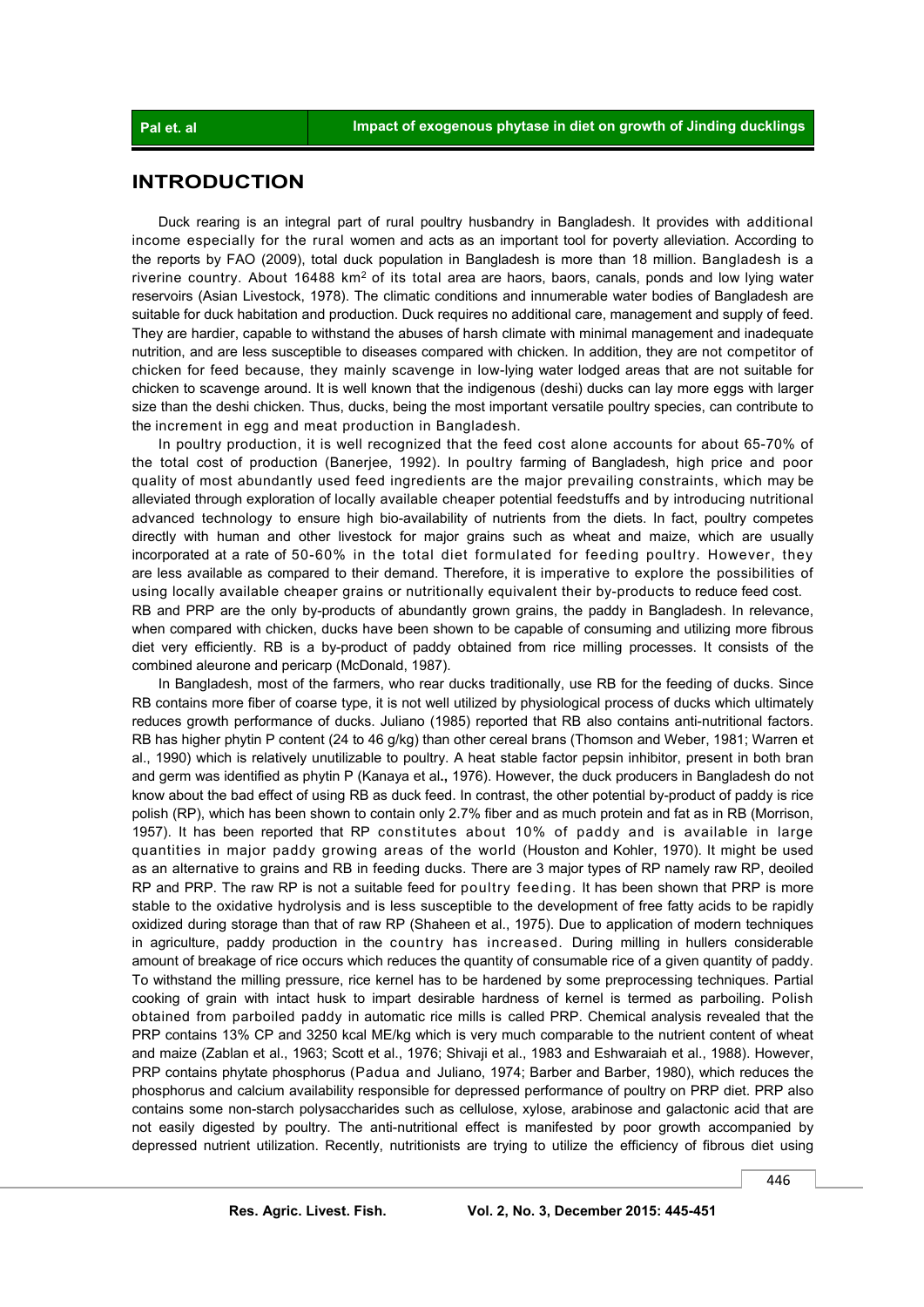different additives including enzymes. Addition of exogenous phytase and carbohydrase has been reported to improve feed utilization in broiler on PRP based diet (Moshad, 2001). Phytase that used in poultry diet also helps in reducing environmental pollution (Kies et al., 2001). Therefore, the adverse effects of PRP could possibly be overcome by dietary supplementation of exogenous phytase. Very few researchers examined the effect of using PRP fortified with phytase in the diet of ducks. Therefore, the present study was aimed at examining the effect of PRP and RB based diet with or without phytase on the growth performance of ducklings.

#### **MATERIALS AND METHODS**

 The experiment was carried out in a shed type, well ventilated open-sided house for a period of 28 days. Allocated floor space was 900 cm<sup>2</sup> per duckling. The whole wire meshed floor area was divided into a total of 12 uniform pens made of bamboo and wire net. A total of 48 as hatched individually wing banded Jinding DOD were randomly allocated to four (4) different dietary treatment groups, which was replicated three (3) times each. The diets were prepared replacing grain(s) by RB or PRP at a level of 20% with or without enzyme. Ducklings were fed *ad libitum* throughout the experimental period on 4 different isonitrogenous and iso-caloric diets namely:  $D_1$  (containing 20% RB without phytase),  $D_2$  (containing 20% RB + 1% phytase), D3 (containing 20% PRP without phytase) and D4 (containing 20% PRP + 1% phytase). The nutrient levels of the four diets were adjusted in accordance with the feeding standard recommended by NRC (1994). The test diets were formulated using locally available feed ingredients including RB, PRP, maize, soybean meal, protein concentrate (Jasoprot), L-lysine, DL-methionine, dicalcium phosphate, vitamin-mineral-amino acid premix, common salt and phytase enzyme (Rena-Phytase-400; BASF, DSM, Renata Animal Health, Bangladesh). F eeds were supplied in mash form. One trough feeder and one round drinker were provided to each pen.

|  |  |  |  | Table 1. Chemical composition of the experimental balanced ration |  |  |
|--|--|--|--|-------------------------------------------------------------------|--|--|
|--|--|--|--|-------------------------------------------------------------------|--|--|

| <b>Nutrient</b>                   | <b>Amount</b> |  |
|-----------------------------------|---------------|--|
| Metabolizable energy (Kcal ME/kg) | 3000          |  |
| Crude protein (%)                 | 22.0          |  |
| Crude Fiber (%)                   | 6.0           |  |
| Calcium (%)                       | 0.34          |  |
| Phosphorus (%)                    | 0.65          |  |
| Lysine $(\%)$                     | 1.14          |  |
| Methionine (%)                    | 0.36          |  |

 During the whole experimental period, all ducklings were exposed to a continuous lighting of 16 hours including day light and artificial light. Artificial lighting was reduced by 1 hour/week. Individual records were kept on initial and weekly live weight, weekly feed intake, feed conversion ratio (FCR) and survivability. All data either measured or calculated regarding growth, feed intake, FCR and feed cost were analysed by one-way ANOVA with the generalized linear model (GLM) using IBM SPSS Statistics version 19 (SPSS Inc., an IBM Company, Chicago, IL). In some cases where analyses revealed a significant treatment effect, the differences between mean values were evaluated using LSD (Least Significant Difference). A value of P < 0.05 was considered statistically significant, unless stated otherwise.

## **RESULTS AND DISCUSSION**

#### **Live weight**

Live weight difference among ducklings on different dietary treatments was negligible (p>0.05) at day old, but differences in live weight was marked (p<0.01) with the increase of their age. PRP based diet fortified with phytase showed a definite superiority in increasing live weight gain of ducklings irrespective of age, over RB based diet (p<0.01) (Table 2). Live weight of ducklings on PRP based diet without enzyme was increased by 7.15 % than that on RB based diet. On the other hand, live weight on PRP based diet with enzyme increased by 7.36 % than that on RB based diet. Superiority of PRP to RB irrespective of exogenous phytase, might be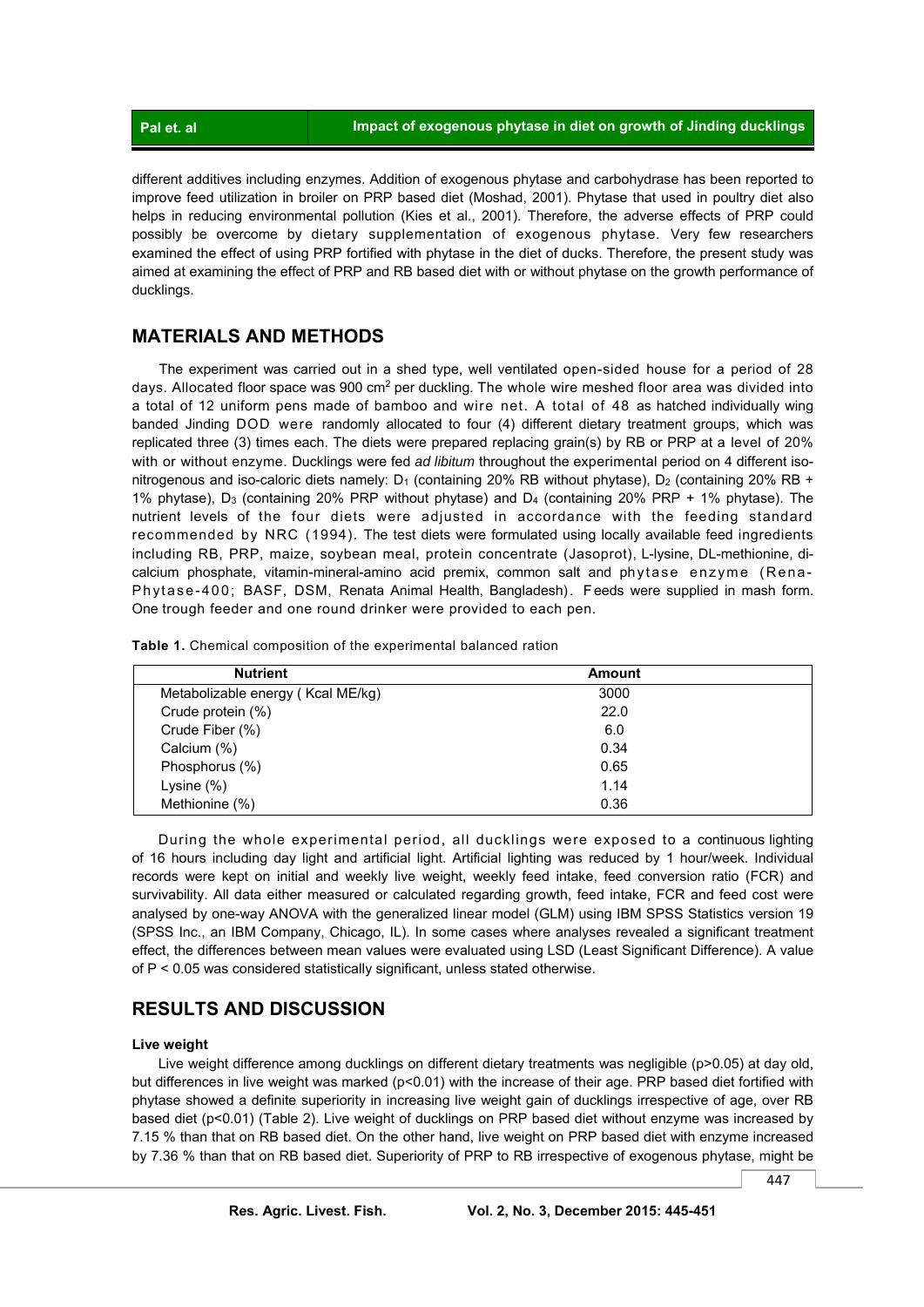due to the removal of different toxins; saponin, pyridine, hemagluttinin and tannin during parboiling. Such type of possibility has been supported by Eshwaraiah et al., (1986). Islam (1994) reported that live weight decreased on diets containing increasing level of PRP. It decreased growth when levels of RP in the diet were above 40% (Chaturvedi and Mukherjee, 1967). Kamal (1993) carried out an experiment with Khaki Campbell ducks under village condition and observed that supplementation of RP resulted in increased body weight gain in comparison with those receiving no RP. Increased live weight on RB and PRP based diet with enzyme was in agreement with Naher (2002), Moshad (2001) and Seskeviciene et al*.,* (1999). Naher (2002) showed that addition of mixed enzyme increased meat yield of ducks.

#### **Feed intake**

 Feed intake did not differ (p>0.05) between PRP and RB based diets with or without exogenous phytase irrespective of age (Table 2), implying that the performance in terms of weight gain was influenced by diets with or without phytase without affecting feed intake. The result of adding coarse fibrous RB in the diets indicates that the volume of RB based diet may be an important factor to limit feed intake. Our results are in agreement with the findings of Steenfeld et al., (1998), who used cell wall degrading enzyme at the rate of 63 or 70 g/kg wheat based diet and four different enzyme preparations (2 xylanase preparations and 2 mixed enzyme preparations) to more than 80 g/kg of wheat based diet. In both cases, they observed that feed intake was not influenced by enzyme addition. Similar to the current findings, Richter et al*.,* (1991) reported that enzyme supplementation has no impact on extra feed intake. However, Naher (2002) showed that addition of phytase and carbohydrase in the ration of ducks increased feed intake. In contrast to the present findings, Islam (1994) reported that feed intake increased with increasing PRP levels from 5.00 to 31.50% but decreased at 40.95% dietary PRP.

| <b>Parameter</b>      | Age    | RB (20%)            |                   | PRP (20%)           |                     | <b>SED and</b>            |
|-----------------------|--------|---------------------|-------------------|---------------------|---------------------|---------------------------|
|                       | (days) | <b>Phytase</b>      | <b>Phytase</b>    | <b>Phytase</b>      | <b>Phytase</b>      | Significance <sup>+</sup> |
|                       |        | (0g/kg)             | (10g/kg)          | (0g/kg)             | (10g/kg)            |                           |
| Live weight           | 0      | 49.67               | 50.33             | 51.67               | 49.33               | 1.130 <sup>NS</sup>       |
|                       | 7      | 129.67 <sup>d</sup> | $136.00^\circ$    | 140.00 <sup>b</sup> | 147.00 <sup>a</sup> | $2.060**$                 |
|                       | 14     | $231.33^{d}$        | $242.33^{\circ}$  | 248.67 <sup>b</sup> | 261.67 <sup>a</sup> | $2.940**$                 |
|                       | 21     | $422.33^{d}$        | $440.00^\circ$    | 448.33 <sup>b</sup> | 465.00a             | 3.590**                   |
|                       | 28     | 508.00 <sup>d</sup> | $530.00^{\circ}$  | 544.33 <sup>b</sup> | 569.00 <sup>a</sup> | 4.460**                   |
| Feed intake           | 7      | 127.67              | 124.33            | 127.00              | 126.00              | 2.590 <sup>NS</sup>       |
|                       | 14     | 210.33              | 210.67            | 211.00              | 210.33              | 2.660 <sup>NS</sup>       |
|                       | 21     | 311.00              | 311.67            | 311.00              | 310.00              | 1.260 <sup>NS</sup>       |
|                       | 28     | 387.67              | 389.33            | 390.33              | 389.00              | 2.980 <sup>NS</sup>       |
| Feed conversion ratio | 7      | 1.60 <sup>a</sup>   | $1.45^{b}$        | 1.44 <sup>b</sup>   | 1.29 <sup>c</sup>   | $0.030**$                 |
|                       | 14     | 2.07 <sup>a</sup>   | 1.98 <sup>b</sup> | 1.94 <sup>b</sup>   | 1.82 <sup>c</sup>   | $0.030**$                 |
|                       | 21     | 1.64 <sup>a</sup>   | 1.58 <sup>b</sup> | 1.56 <sup>bc</sup>  | 1.53 <sup>c</sup>   | $0.030**$                 |
|                       | 28     | 4.55 <sup>a</sup>   | 4.33 <sup>b</sup> | 4.07 <sup>c</sup>   | 3.75 <sup>d</sup>   | $0.080**$                 |
| Feed cost             | 7      | 2.55 <sup>d</sup>   | $2.85^{b}$        | 2.66 <sup>c</sup>   | 3.02 <sup>a</sup>   | $0.060**$                 |
|                       | 14     | 4.21 <sup>b</sup>   | 4.84 <sup>a</sup> | $4.43^{ab}$         | $4.72^{ab}$         | $0.340^{NS}$              |
|                       | 21     | 6.22 <sup>d</sup>   | 7.16 <sup>b</sup> | 6.52c               | $7.45^{\circ}$      | $0.030**$                 |
|                       | 28     | 7.75 <sup>d</sup>   | $8.95^{b}$        | 8.20 <sup>c</sup>   | 9.33 <sup>a</sup>   | $0.070**$                 |

**Table 2.**The live weight, feed intake, feed conversion ratio and feed cost of ducklings on rice bran and parboiled rice polish based diets with or without enzyme at different ages

+ NS, p>0.05; \*\*, p<0.01; RB = rice bran; PRP = parboiled rice polish; SED = standard error difference.

#### **Feed Conversion Ratio**

 FCR was higher in RB based diet than that on PRP based diet. FCR on PRP based diet without enzyme was improved by 10.55 % than that on RB based diet. FCR on PRP based diet with enzyme was improved by 13.39 % than that on RB based diet. The recorded lower FCR on PRP based diets with or without enzyme than that on RB based diets coincided with the findings of Moshad (2001), who reported improved feed conversion on PRP based diet with the addition of enzyme. Phytase that are used in poultry diet also helps in reducing environmental pollution (Kies et al., 2001). Phytin phosphorus is located in globoides in the aleurone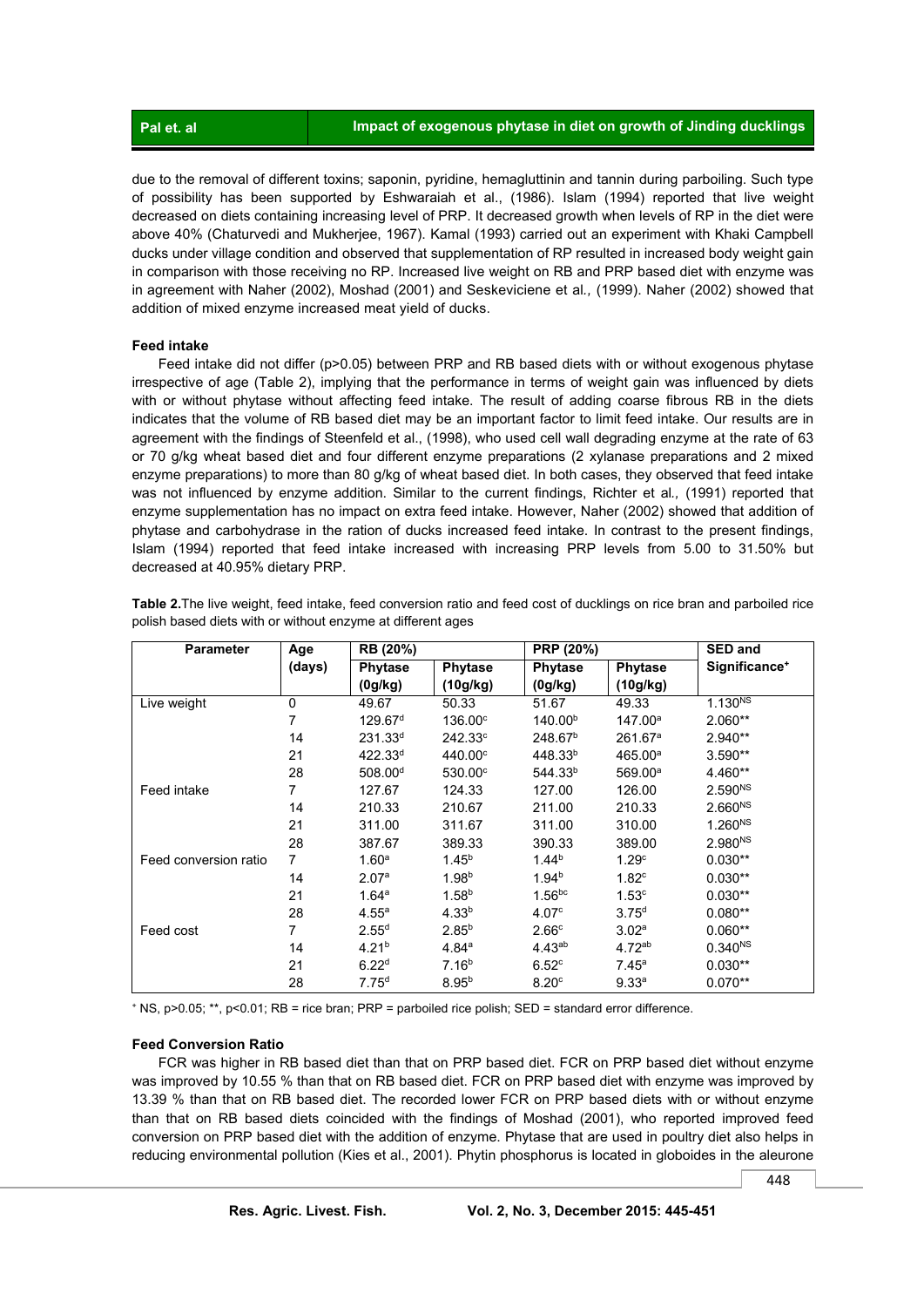| Pallet, a |
|-----------|
|-----------|

protein bodies as potassium, magnesium salts. Its phosphate group can readily form complex with calcium, zinc, iron, protein and starch. Phytase can liberate (a proportion of) these compounds, thereby increasing the energy and protein value of the diet (Kies et al., 2001).

#### **Feed cost**

 Feed cost on PRP based diet without enzyme was increased by 5.8 % than that on RB based diet. Feed cost on PRP based diet with enzyme was increased by 4.25 % than that on RB based diet. Higher feed cost on PRP based diets with enzyme supplementation is not supported by the findings of Farrell et al., (1993). The increasing performance on PRP diet in terms of live weight and feed conversion has been counteracted by remarkable decrease in feed cost on RB diet. The findings of the present study coincided with the results reported by Mikulshi et al., (1999), who replaced all wheat, two-third maize by triticale and barley supplemented with enzyme preparation (contained beta-glucanase, cellulase, protease and amylase) in their study. They showed that enzyme supplementation decreased the relative cost of feeds by 4-12% compared with the wheat-maize based control diet. It has also been stated that multi-enzyme supplementation to commercial broiler diet decreased feed cost by 8.81 to 9.73% for production of 1 kg broiler meat (Augelovicova and Michalik, 1997).

#### **Behaviour of ducklings**

**Table 3.** The behaviour; Proportionate time spent on feeding (Fd), drinking (Dk), standing (St), and resting (Rt) of broilers fed on rice bran (RB) and parboiled rice polish (PRP) based diets

| <b>Parameter</b> | <b>RB</b> (200g/kg)       |                            |                           | PRP (200g/kg)              | <b>SED and</b>      |  |
|------------------|---------------------------|----------------------------|---------------------------|----------------------------|---------------------|--|
|                  | <b>Phytase</b><br>(0g/kg) | <b>Phytase</b><br>(10g/kg) | <b>Phytase</b><br>(0g/kg) | <b>Phytase</b><br>(10g/kg) | significance +      |  |
| Fd.              | 16.55                     | 17.33                      | 17.67                     | 18.00                      | 1.620 <sup>NS</sup> |  |
| Dk.              | 14.67                     | 14.83                      | 15.17                     | 14.50                      | $1.170^{NS}$        |  |
| St.              | 47.50 <sup>a</sup>        | 47.33 <sup>b</sup>         | 40.33a                    | 40.00 <sup>b</sup>         | $2.600**$           |  |
| Rt.              | 20.00 <sup>b</sup>        | 20.50 <sup>b</sup>         | 26.50 <sup>a</sup>        | 28.83 <sup>a</sup>         | $2.200**$           |  |

+ NS, p>0.05, \*\*, p<0.01; All SEDs are against 3 error degrees of freedom

 Regardless of phytase supplementation, proportionate time spent on feed intake was similar between RB and PRP based diets (Table 3). It appears that time spent on drinking seemed to be a simple function of feed intake. The birds having higher feed intake perhaps spent similar time in standing. Ducklings on PRP based diets with or without phytase took more rest than that on RB based diets with or without exogenous phytase. Taking more time for standing and resting indicates better feed conversion efficiency. The ducklings took more time for standing during feeding on RB based diet with or without enzyme than that on PRP based diets with or without enzyme. The reason behind this occurrence might be due to the increased volume of RB in the diets. Due to increased volume of RB in diets RB with or without enzyme, the birds took more time in feeding. As a result, birds had to stand more time for feeding. The behavioural pattern, irrespective of feeding, drinking, standing, and resting suggests that the behavioural component, especially time spent in resting and consequent feed conversion showed a significant positive relation. Appreciable increase in feed conversion efficiency obtained against higher resting time implies that time spent in activity incurs remarkable need of energy in feeding resulted efficient feed utilization. But the current information for such an occurrence could not be compared for the paucity of the published information at the present time.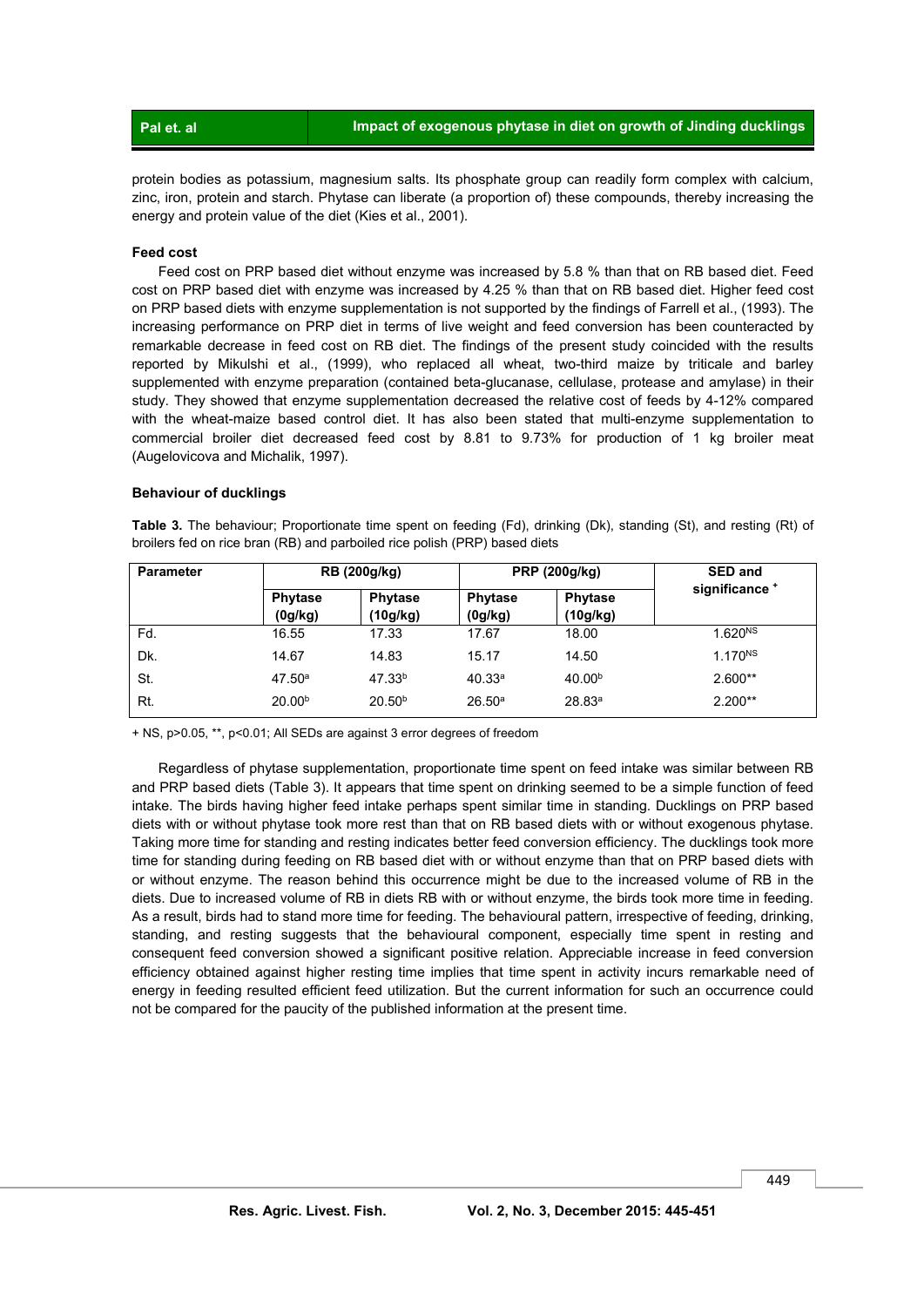#### **CONCLUSION**

 Based on the findings of the current study, it may be concluded that the inclusion of costlier PRP in the diet of ducklings resulted in higher growth rate and better feed efficiency as compared to that of cheaper RB. Supplementation of enzyme accelerated feed utilization as indicated by the increased performances of ducklings on diet with enzymes. Therefore, it is suggested to use phytase-fortified PRP based diet for feeding ducks. Augmentation of production performance seems to be a better option for the duck producers than the reduction of feed cost.

## **REFERENCES**

- 1. Asian Livestock, 1978. FAO. Regional Animal Production and Health Commission for Asia and the Pacific (APHCA). 10: 6.
- 2. Augelovicam M and I Michalik, 1997. A test of enzymatic preparation in relation to performance and commercial utilization of feeds in broiler chickens. 42: 175-180.
- 3. Baneriee G C, 1992. Classification and composition table for poultry feeds.  $3<sup>rd</sup>$  edition, 105-108.
- 4. Barber S K and P K Barber, 1980. Utilization of rice bran by broiler and layer chicken. Poultry Science, 59: 1012-1017.
- 5. Chaturvedi, D. K. and Mukherjee, R. 1967. Studies on cereal free rations based on rice polishing and groundnut cake for growing chicks. Indian Journal of Poultry Science, 2: 36-51.
- 6. Eshwaraiah; Reddy C V and V P Rao, 1988. Effect of autocalaving and solid substrate fermentation of raw, deoiled and parboiled rice polishing in broiler diets. Indian Journal of Animal Science, 58: 377- 381.
- 7. FAO, 2009. Food and Agriculture Organization. Year Book, 57: 211.
- 8. Houston D F and G O Kohler, 1970. Nutritional of rice. National Academy of Science. Washington. D.C.
- 9. Islam NM, 1994. Parboiled rice polish as a dietary substitute of wheat on growth performance and meat yield of broilers. Ph.D. Thesis. Department of Poultry Science, Bangladesh Agricultural University, Mymensingh, Bangladesh.
- 10. JulianoBO (editor), 1985. Rice Chemistry and technology 2<sup>nd</sup> edition American Association of cereal chemists Inc. St. Paul, Minnesota, U.S.A.
- 11. Kamal MM, 1993. Study on the effect of supplementation of rice polish on the performance of Khaki Campbell Duck under village condition. M.Sc. Thesis, Department of Animal Nutrition, Bangladesh Agricultural University, Mymensingh, Bangladesh.
- 12. Kanaya K,Yasumoto K and H Mitsuda, 1976. Pepsin inhibition by phytate contained in rice bran, In: B. O. Juliano (editor) 1985. Rice chemistry and technology 2<sup>nd</sup> edition. American Association of Cereal Chemists. Inc. St. Paul. Minnesota, USA.
- 13. Kies A K,Vanhemert K A F and W C Saur, 2001. Effect of phytase on protein and amino acid acid digestibility and energy utilization. World's Poultry Science Journal, 57: 109-124
- 14. McDonald P, Edwards R A and J F D Greenhulgh, 1987. Nutritive value of food for poultry. Animal Nutrition 4th edition, Longman Group Ltd. U.K.
- 15. Mikulski, D.; Jankowski, J.; Farugh, A. and Zeid, A. E. 1999. Effect of feeding enzyme-supplemented triticale-bareley diets on broiler chicken. Egyptian poultry Science Journal, 19: 607-618.
- 16. Morrison F B, 1957. Feed and feeding 2<sup>nd</sup> edition. Marrison Publishing Co. Ithaca, New York.
- 17. Moshad M A, 2001. Use of phytase and carbohydrase enzyme for better utilization of parboiled rice polish based diet in Broilers. M.S. Thesis, Department of Poultry Science, Bangladesh Agricultural University, Mymensingh.
- 18. Naher B, 2002. Utilization of parboiled rice polish based diet with supplementation of carbohydrase and phytase in growing ducklings. M. S. thesis, Department of Poultry Science, Bangladesh Agricultural University, Mymensingh.
- 19. Pauda I B and C H Julinao, 1974. Phytase on the utilization of chicks. Journal of nutrition, 104: 203- 2038.